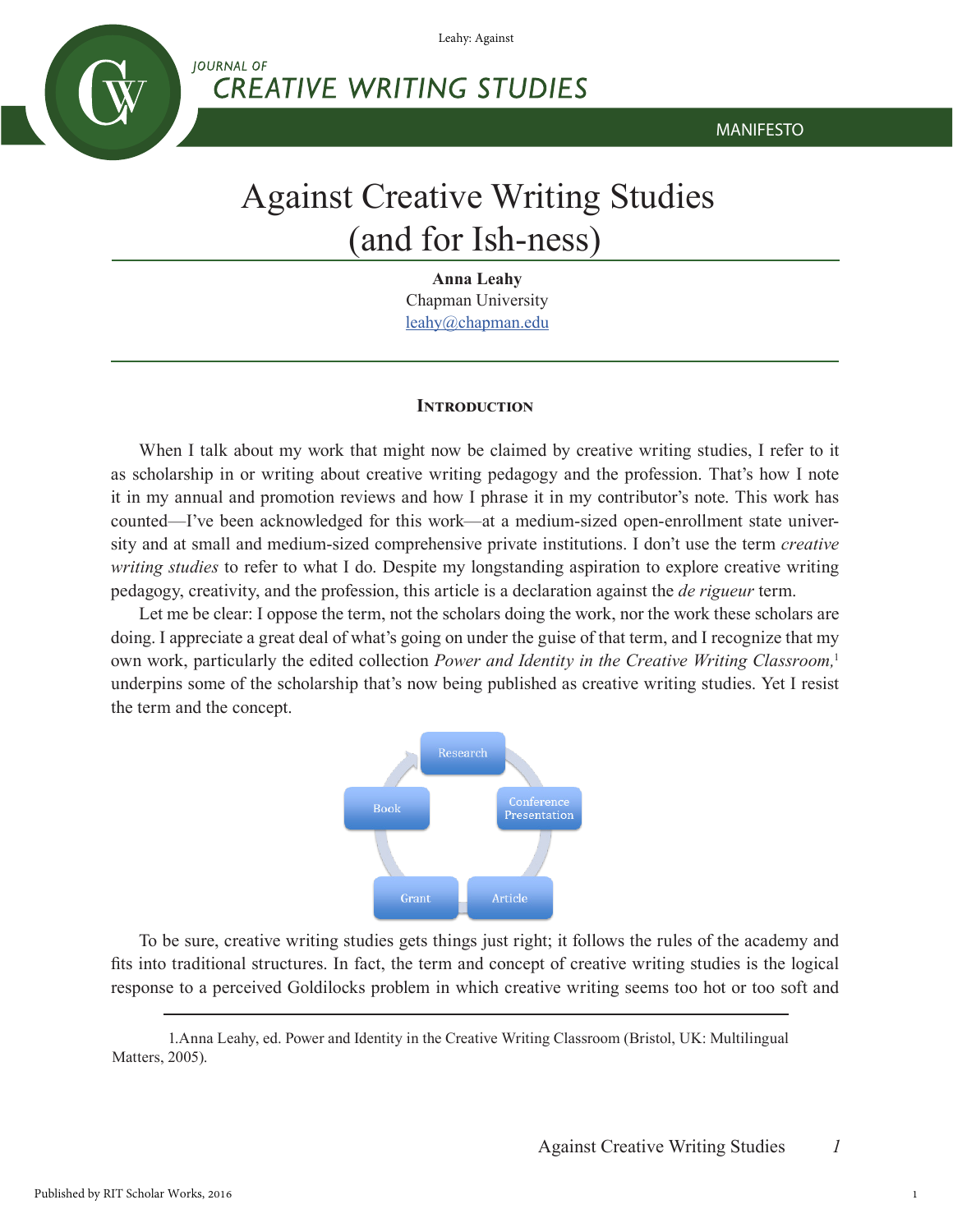rhetoric-composition seems too cold or too hard. It's a top-down term of academic-ese that pleases perceived forces. In this way, creative writing studies—as a term and as a conceptual structure addresses the perception that the work we've been doing these last couple of decades has been treated as if it's been done by unappreciated intruders in someone else's home. It claims. *We have the right label, and, therefore, our work counts.*

One of the ways to understand the traditional academic research process is via a self-sustaining circle in which research leads to a conference paper, and the response from peers at the conference and one's own expansion of ideas leads to an article. Ideally, a few articles lead to an external grant (at least occasionally, at least for some) and, especially in the humanities and social sciences, a book, which sets the individual up for further research in the area so that the cycle is self-sustaining. That's a great way to get tenure, but the dangers include that one gets trapped in a circular logic of one's own making; that a scholar always knows roughly where she is going and becomes limited, perhaps even burned out; that the audience is narrowly defined and the field remains more closed than it might be. While much of my scholarly work exploring pedagogy follows this model and while it's an important part of the mix in knowledge production, I'm interested in other possibilities, too, in drawing from the strengths of creative writing as a field to create an array of possible models for our scholarly work instead of borrowing this neatly contrived model. Especially in the wake of serious criticisms of peer review over the last decade, I'd go so far as to say that creative writing has a responsibility to add, expand, and invigorate the academic discourse rather than merely sneak into the conversation wearing the traditional scholars' outfit.

In psychology, the Goldilocks principle refers to our preference for tasks that are neither too easy nor too difficult. That's one of my concerns: the term *creative writing studies* is a middling, a compromise, a reaction instead of an active re-envisioning and widening of creative writing itself. In astronomy, economics, and medicine, the Goldilocks principle refers to the desire or need for safety and stability, for the hospitable. Creative writing studies, then, can be seen as the result of a Goldilocks impulse to feast upon the academic porridge and find a cozy place to rest scholars' heads. Creative writing studies demarcates the comfort zone of the traditional academic cycle for success. Comfort and the closed cycle—is not a worthwhile, long-term goal for the creative writer.

# **Mind the Gap**

While numerous scholars now use the term, the most thorough analysis of it as a concept is Dianne Donnelley's *Establishing Creative Writing Studies as an Academic Discipline.* Donnelly and I have been involved in several projects together, and we agree that, as teachers of creative writing, we're responsible for articulating what we do, how we do it, and why we do it the way we do.2 To me,

<sup>2.</sup> Dianne Donnelly. Establishing Creative Writing Studies as an Academic Discipline (Bristol: Multilingual Matters, 2012), 124.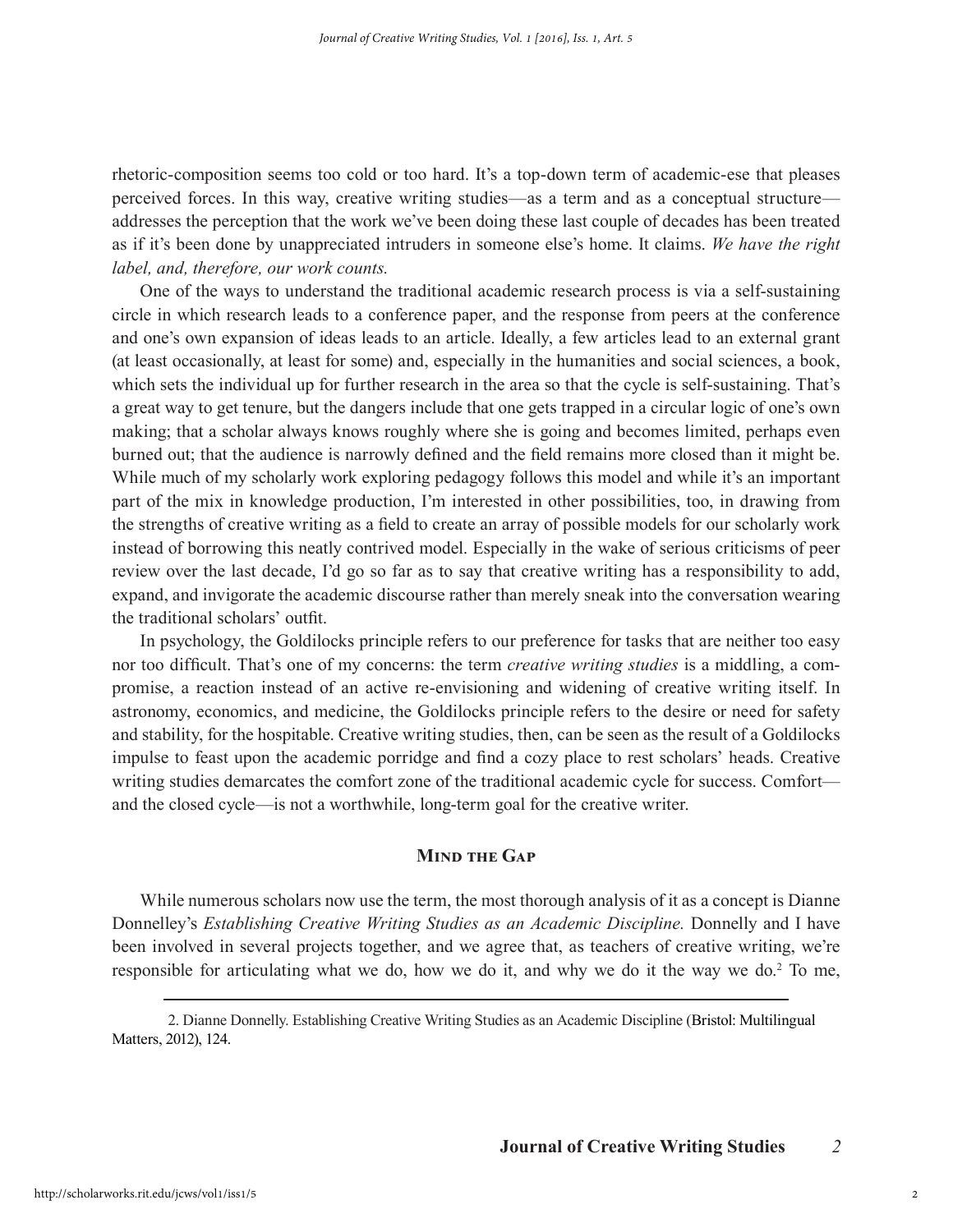it's important to create a wide-ranging understanding of what we do as teachers and as writers to expand creative writing—and to not create sides, let alone pick sides. The term *creative writing studies,* however, points to a divide that need not exist and makes it increasingly difficult for me to carry messages back and forth across the widening the divide between the creative and the critical, though the relationship between the two concepts—creative writing and creative writing studies remains relatively undefined. This new journal, no doubt, will solidify views of that relationship over years to come.

In a conversation essay with Stephanie Vanderslice and myself first published in *Fiction Writers Review* and included in my forthcoming book, Cathy Day writes, "These days, there's a distinct polarization between the critical and the creative, and this discipline—creative writing pedagogy—sits in that divide. One side thinks we aren't theoretical enough, and the other side thinks we're too theoretical. We need to bring more writers from both sides into this space."3 Instead of bringing more writers into this space, the term *creative writing studies* separates the critical further from the creative. I've kept the critical and creative intertwined in my career. Some days, I feel like the 1970s-era doll Stretch Armstrong as I try to keep hold of both parts of my work. The gap between creative writing and creative writing studies may seem a straw man to those on the studies side of the divide, but having worked to keep the bridge over it, I see it as real and widening as a result of this new terminology, rather than as a result of the work itself.

For a long time, I hoped that wouldn't happen. I hoped those doing scholarly work would appreciate the way it helps shape—re-shape—creative writing and how that interplay between the creative and the critical makes creative writing a healthier discipline, even though or perhaps because not everyone is doing the same thing. By and large, it's a mutually beneficial relationship. My hope emerged both from my experience incorporating critical writing into my professional work as a creative writer and from my resistance to territorialism in the academy. I'm predisposed to commingling. I know that some creative writing studies scholars are all for commingling too and perhaps don't see the term as any big deal, though, of course, if terminology is no big deal and not meant to delineate academic territory, why introduce it?

Though I have been hired as a creative writer for every full-time academic position I've held, my scholarly work has been valued, too. In fact, this work likely distinguished me from peers both in hiring and in promotion. Certainly, no chair, no dean, no review committee ever indicated that I shouldn't be doing this scholarly work in addition to my creative work nor that it wasn't an important contribution, and I was able to demonstrate that I can withstand the rigor of peer review as well as that of editorial review. In fact, though it took several years for *Power and Identity in the Creative Writing Classroom* to find a publisher, it took longer for me to place a poetry book and required more iterations

<sup>3.</sup> Cathy Day, Anna Leahy, and Stephanie Vanderslice. "Where Are We Going Next? A Conversation about Creative Writing Pedagogy," Fiction Writers Review, 10 February 2011, http://fictionwritersreview.com/essays/ where-are-we-going-next-a-conversationabout-creative-writing-pedagogy-pt-1.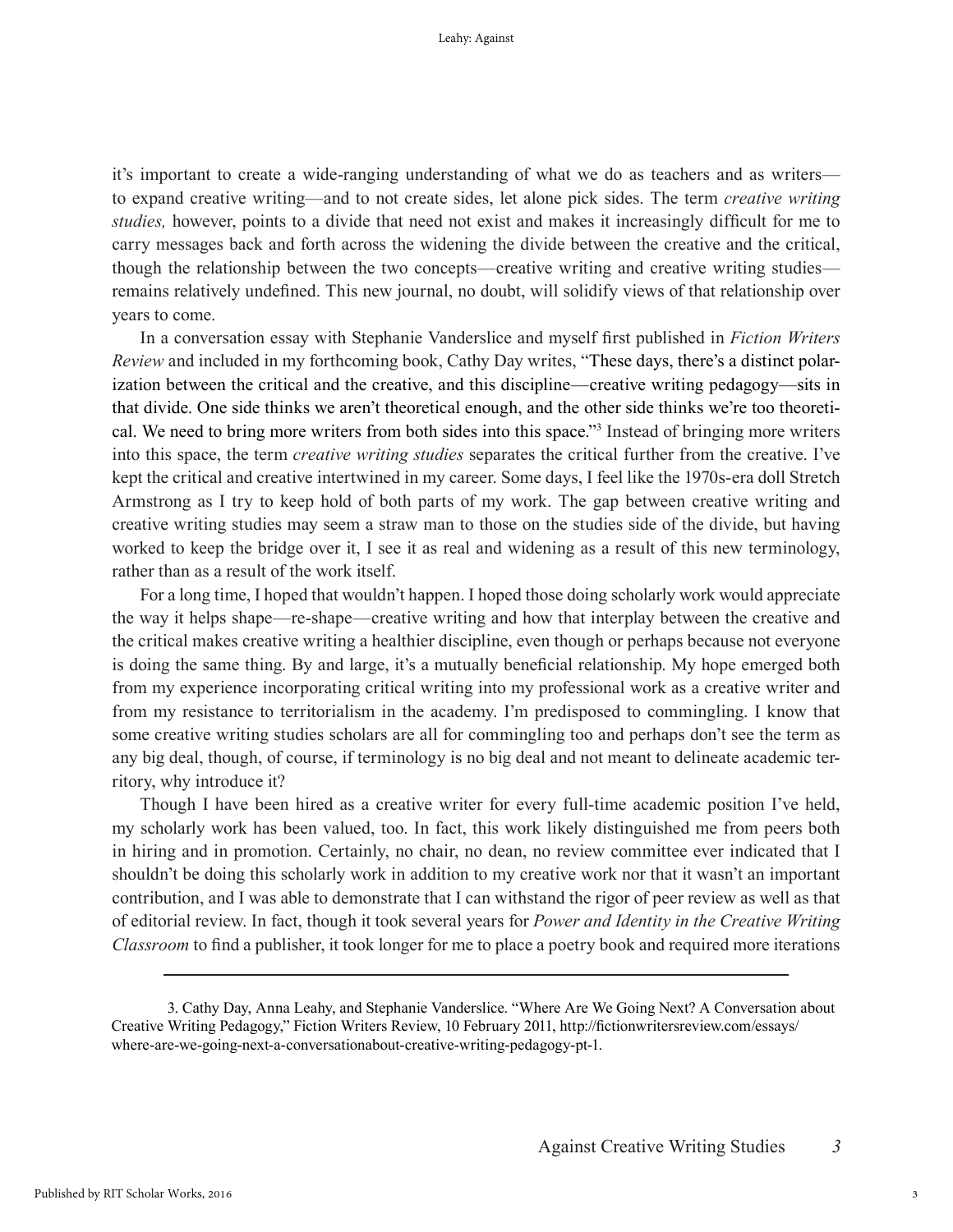of a manuscript. To my mind, it's all challenging and it's all important; both the creative and the critical have been part and parcel of my career and of my career advancement.

Performance expectations in the academy can be rigorous, and the term *creative writing studies*  seems to offer some safe haven for our critical work. The job market is terrible, and the early years in a full-time position are tough, especially for those taking risks. Creative writing studies as a structural concept makes the work we're doing seem less risky; this field—a subfield?—names a place for it. My experience in different types of institutions, however, convinces me that we have wiggle room (as do administrators who want to oust an individual for one reason or another) and that creative writers, especially those of us also writing about pedagogy and the profession, can define our careers in relatively flexible ways compared with other scholarly academics. It doesn't do us good, in the long run, to lose that flexibility by drawing boundaries with a new term that sounds more traditionally academic. In fact, this impulse to focus on whether this or that counts suggests that something might not. Besides, what if it counts but doesn't take us all where we want to go? In my experience and observation, as long as we rack up accomplishments and document them clearly (as long as *we* figure out how to count them), we can create a narrative that convinces others that those of us with blended, complex, or multigenre careers are extraordinarily valuable to the institution.

Even the Association of Writers and Writing Programs (AWP), the bastion of creative writing, has been responsive to the growth in pedagogy scholarship. In 2015, the conference proffered more panels in pedagogy than in any other category,<sup>4</sup> and the 2016 conference is set to do the same. More than ten years ago, Wendy Bishop served as a Vice President on AWP's board of directors, and now I'm on the board, in large part because of my expertise in pedagogy and the profession. Creative writing is where we are doing our critical work; we're valued here.

That belonging, in no way, limits the development of this journal or the new conferences focused on pedagogy that are emerging. Last time I submitted to *Pedagogy,* a journal covering all of English studies, the editor wrote to let me know they wanted to send my article out for review but had been receiving more creative writing articles than ever. So much good work in pedagogy is now being done that they had a three-year lag between article acceptance and publication. In other words, while we need more outlets for our critical work, we're in a lively mix and making a difference in creative writing and in English. We're doing what we do, and our colleagues like it. We have the opportunity to remain interactive and to expand our critical, theoretical, craft, and creative work in the evolving field of creative writing. We're changing the landscape of creative writing in part because we're working in its midst and vibrantly so.

#### **Home Is Where the Heart Is**

4. Association of Writers and Writing Programs, 21 July 2015, www.awpwriter.org/application/public/pdf/ conference/2015.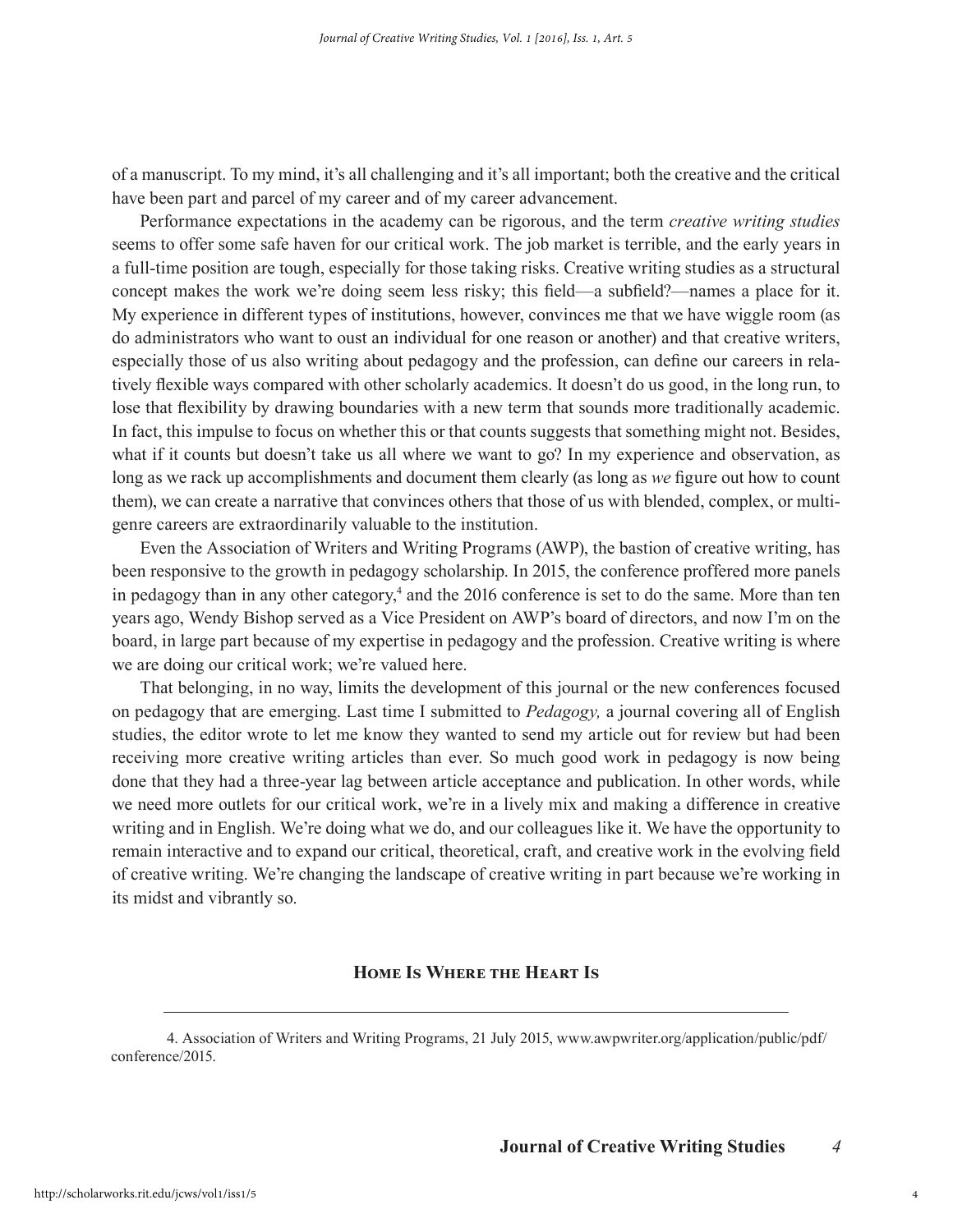Instead, creative writing studies—as a term and as a concept—argues for a severing of the critical from the creative in our discipline. While I understand the urge to map academic territory for oneself and, with it, gain visibility and, presumably, respect, the metaphor that comes to my mind is the surgical removal of a limb. That's a visceral response that I know many of my collaborators in this area don't share.

Donnelly writes, "The academic goal of *creative writing studies* is to stand alongside composition studies and literary studies and any other university field of study as a separate-but-equal discipline."5 *Separate,* she writes. The book repeats this goal—"its separate-but-equal position to that of literary studies and composition studies<sup>"6</sup>—so that there is no mistaking that a severing must occur. (I admit that "separate-but-equal" is another term that I'd rather us not use because of its historical use.) Moreover, this new discipline is no interdisciplinary offshoot, like biochemistry, which stands on its own and also in consort with parent disciplines; that model of interdiscipline-becomes-discipline appeals to me, and maybe that's what we should be talking about.

Donnelly doesn't mention creative writing in the proposed configuration. Instead, creative writing, because of its absence in the list of side-by-side equal disciplines, seems supplanted so that creative writing studies can take its place in the mix. Maybe that's not the intention of Donnelley or other creative writing studies advocates, but I'm left wondering where creative writing figures into this model and why theory, research, and craft criticism cannot commingle with our creative work as it has these last few decades.

Creative writing studies, then, seems posited as the next stage in the evolution of creative writing and as if, before long, creative writing will no longer exist as a term or a concept. Creative writing, of course, will not be supplanted any time soon. For one thing, the English major has held relatively steady in raw numbers since 1970 (though lost percentage ground as the number of undergraduates has almost doubled), $\theta$  which is the same period during which the number of undergraduate creative writing major programs have grown from 3 in 1975 to 163 in 2012.<sup>8</sup> In other words, creative writing has bolstered English departments. (And I'd argue that our literature colleagues might take note of how creative writing has expanded to include pedagogy scholarship as a way to strengthen a field.) The AWP conference now draws more than 12,000 attendees.<sup>9</sup> When it comes down to it, many faculty and students are drawn to creative writing as a practice-based, aesthetics-driven discipline populated with creative people. Creative writing is incredibly agile in what is often a slow-changing academy, and that's served this young academic discipline well and allowed it to grow quickly and more varied. It's

<sup>5.</sup> Donnelly, 2.

<sup>6.</sup> Donnelly, 134.

<sup>7. &</sup>quot;Table 322.10: Bachelor's degrees conferred by post-secondary institutions." National Center for Educational Statistics. Accessed 13 October 2015. https://nces.ed.gov/programs/digest/d14/tables/dt14\_322.10.asp.

<sup>8.</sup> Table: "Growth in Creative Writing Programs, 1975-2012." Association of Writers and Writing Programs. Accessed 18 October 2015. https://www.awpwriter.org/application/public/pdf/AWP\_GrowthWritingPrograms.pdf.

<sup>9.</sup> AWP Conference. Association of Writers and Writing Programs, 21 July 2015, www.awpwriter.org/awp\_ conference.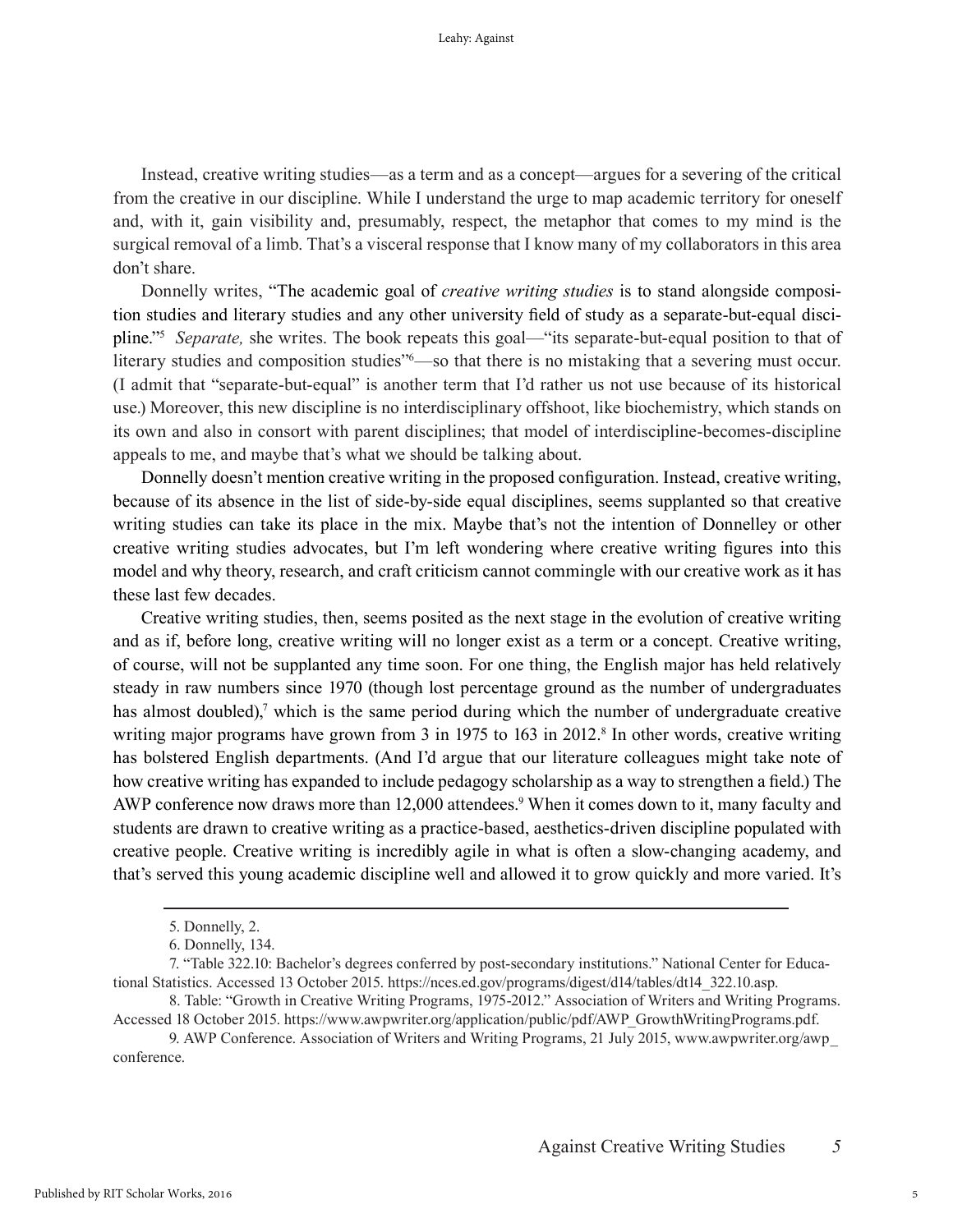not clear how the term creative writing studies increases that agility and potential for the whole field.

*Where do we belong?* That's the question that's driving the rise of the term *creative writing studies* and the concept of an academic home for scholarly work in creative writing. Focusing on where we belong suggests creative writing studies might not belong. My critical work already has a home: creative writing. It's not clear to me anymore that that's where others think creative writing studies belongs.

Donnelly devotes significant time to figuring out where creative writing studies fits—and doesn't. I've talked with other scholars who are interested in this question as well. Should it be part of literary studies? Or cultural studies? Or part of writing programs as compositionists have sometimes imagined for that field? Is composition studies its real home? Donnelly asserts *No* to all of these possibilities. The book suggests a conceptual space that is none of these existing structures, even though they may be where practitioners of creative writing studies are currently housed in an institution.

Why not, then, recognize the overlaps possible in interdisciplinary work? For interdisciplinary work depends upon disciplinarity in a configuration that might look like this diagram. (The diagram is not to scale, for there exist various ways of interpreting scale in this complex relationship, and we can all probably agree that most faculty in creative writing do not do critical scholarship about pedagogy and the profession, though many write book reviews or about craft and may well consider this work scholarly within the context of the arts.) Scholarship happens in the overlaps between creative writing and other disciplines (of which I've chosen only a few as a sampling, for literature certainly belongs here too).



Surprisingly, I've not seen creative writing studies advocates suggest interdisciplinary appointments or inviting scholars from other fields into the concept of creative writing studies. Why not fashion creative writing studies out of individual scholars from many fields—creative writing, literature, composition, but also psychology, neurology, communication studies, educational studies, business, and so on—and make it a true interdiscipline? This possibility deserves more discussion, and

<sup>10.</sup> Donnelly, 140.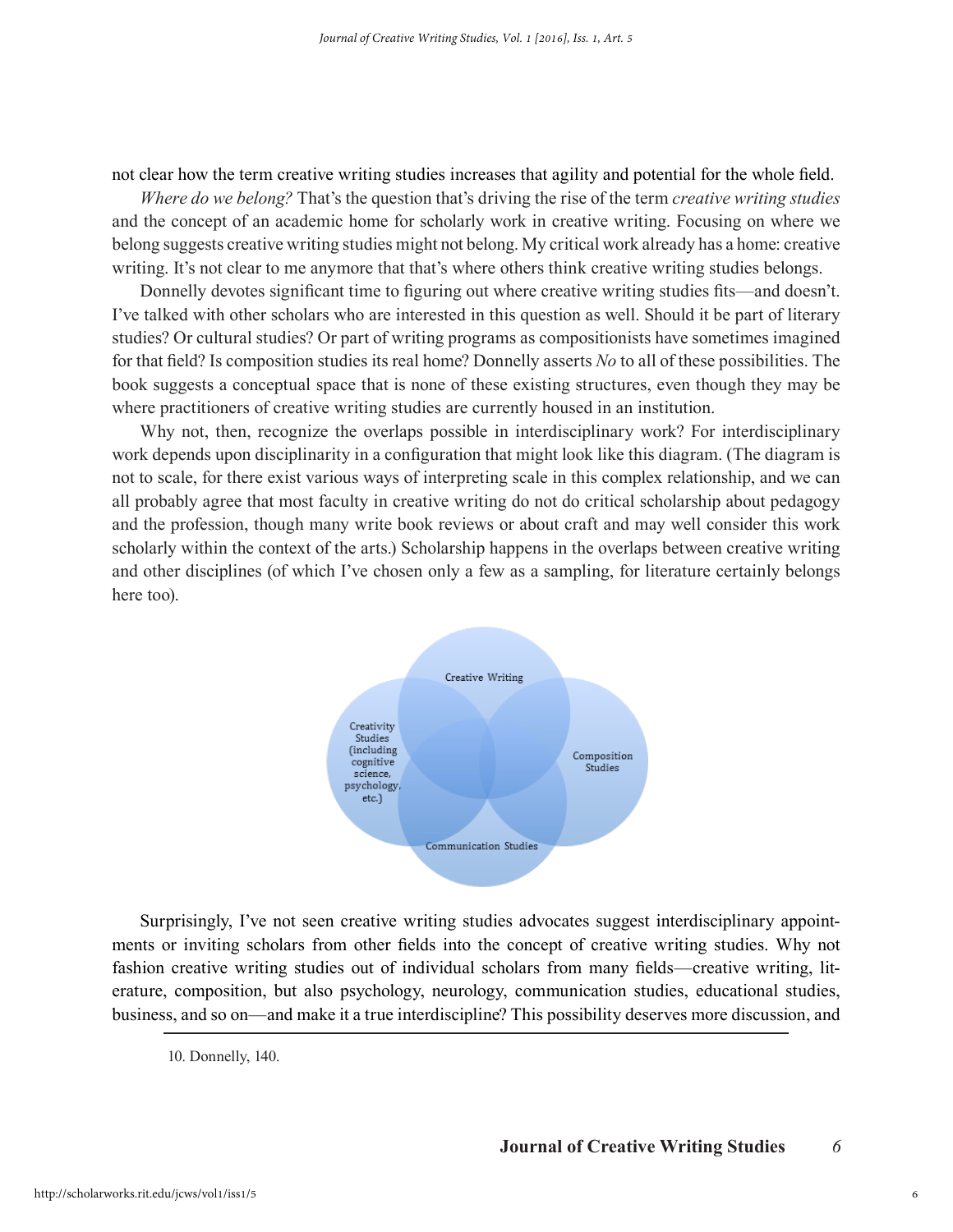I'm not hearing much.

If we are honest—and Wendy Bishop talked about need for this exchange<sup>10</sup>—creative writing studies is most akin in crucial ways to composition studies, and some of its practitioners are already in rhetoric-composition graduate programs or hold rhetoric-composition positions where that work is at least recognized and often supported. A few years after serving on AWP's board, Bishop chaired the Conference on College Composition and Communication, so, despite how uncomfortable moving between these specialties sometimes was for her, she was able to reside both in composition studies and in creative writing. While creative writing studies has drawn from composition studies and some of its practitioners are trained in composition studies, Donnelly argues against that discipline as home because "composition studies is one in which creative writers remain suspect."11 Creative writing is one in which compositionists remain suspect as well. In fact, because Bishop was perceived as fitting both, she fit neither and nowhere. The goal of our work, however, should not be to please all of the people all of the time, and Bishop kept doing her work wherever it fit—and didn't. My work doesn't fit composition studies, but avoiding being seen as suspect isn't the strongest argument to be made for not doing creative writing studies work covered by the umbrella of composition studies if that work uses similar assumptions and methodologies and has shared goals.

The more important question for creative writing studies should be retaining credibility with creative writers, who populate the field of creative writing and who don't see need for a name change. After all, creative writing is what creative writing studies purports to study and aims to change. If we remain suspect in creative writing, is that an admission that we are suspect of ourselves? How can creative writing studies affect creative writing if the scholars do not retain credibility with the creative writers? Credibility with creative writing matters because they're the people with whom many of us have a great deal in common and want to hang out, and this connection is also crucial because creative writing studies has everything to do with the teaching of creative writing, so separation or isolation undermines practical application in creative writing classrooms. Does creative writing studies wish to cut off our nose to spite our face? Or is creative writing studies best positioned as under the umbrella of creative writing, as I think the work has been positioned even without the term?

A more important and practical reason to resist alignment with rhetoric-composition, of course, is that the field has situated itself in the academy most importantly as a service discipline. As a result, there are lots of sections of composition to teach, but a report by the Modern Language Association in 2007, before the adjunct crisis had much buzz, documented that most first-year writing courses are taught by part-timers—95% of sections at doctoral institutions—and also for lower compensation than a decade earlier.12 With the proliferation of MFA programs that offer teaching assistantships and training in teaching composition, creative writing has contributed to the glut of adjuncts; creative

<sup>11.</sup> Donnelly, 145.

<sup>12.</sup> ADE Ad Hoc Committee on Staffing. "Education in the Balance: A Report on the Academic Workforce in English," Modern Language Association, 2008, 20 July 2015, www.mla.org/pdf/workforce.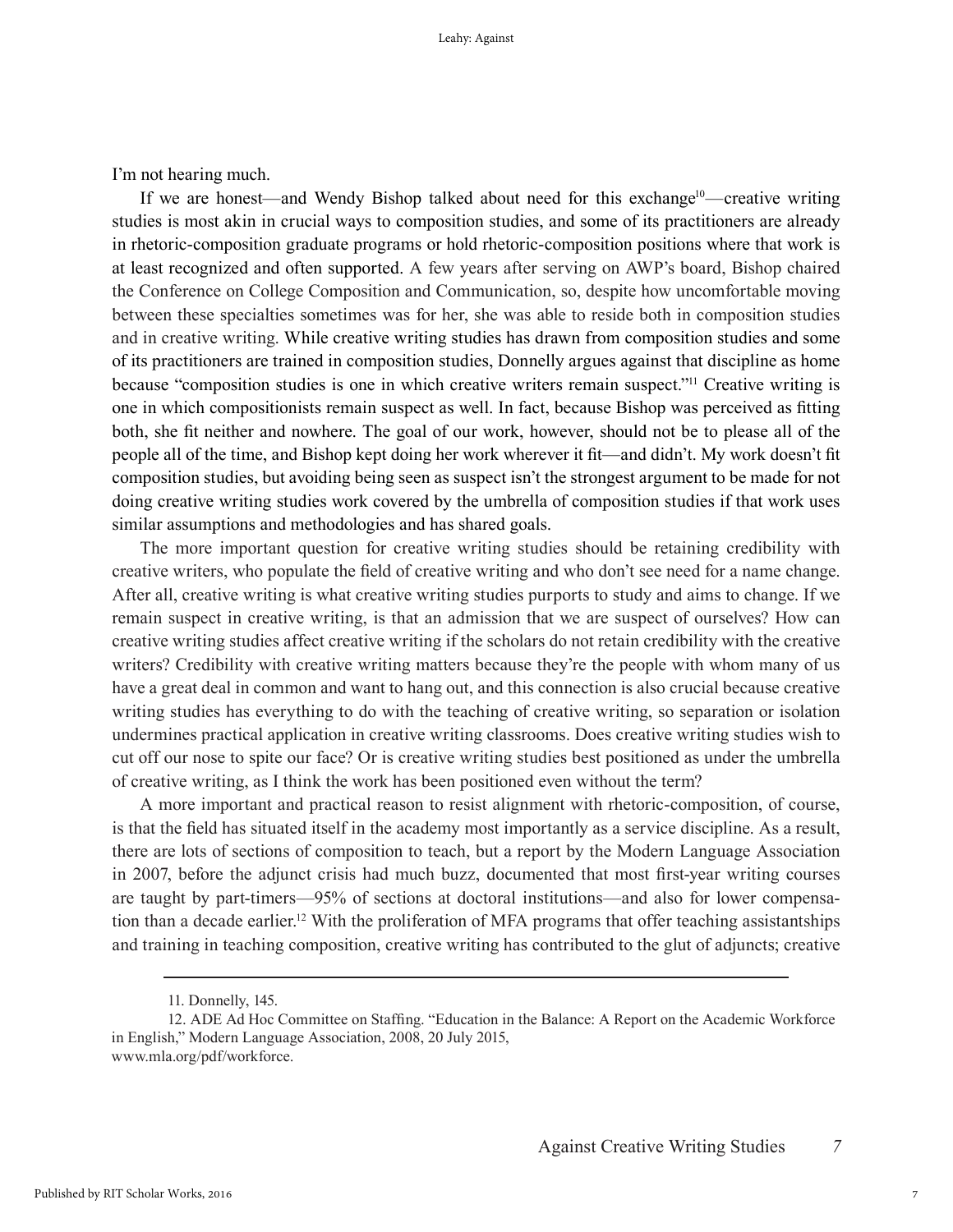writing, then, may have made the condition of composition studies worse. But the real problem composition studies faces is its missing middle; it has strong doctoral programs and ubiquitous general education coursework, but lacks the strong middle of the undergraduate major, which is a growing strength in and of creative writing. Even without joining composition studies per se, adding *studies* to creative writing connects our critical work to a model our field doesn't match. That's a mistake.

Meanwhile, communication studies, which Donnelly's book doesn't mention as a possible home, has been growing (eight times as many students as in the 1970s and 50% more majors than English, depending on where journalism is housed<sup>13</sup>) and undoubtedly has attracted students to its major who would likely be interested in the subject matter and methodology of rhetoric-composition. Communication studies distinguishes itself from communication—the outdated term for the discipline—in ways that creative writing studies wants to distinguish itself from creative writing. To achieve that, however, communication studies has become especially broad minded and practical and made itself relevant to an array of careers that value good communication in practice and also the theoretical understanding that allows an individual to adapt to changing circumstances. That field has become so expansive that creative writing studies might well find room there and might be welcomed because of shared scholarly sensibilities and a methodology that bridges the humanities and social sciences. But I've heard no creative writing studies advocates argue for communication studies as a model or as a new home.

Perhaps the best match in goals and methodology for creative writing studies is educational studies, which the American Educational Studies Association defines as "students, teachers, research scholars, and administrators who are interested in the foundations of education. [These individuals utilize] one or more of the liberal arts disciplines of philosophy, history, politics, sociology, anthropology, or economics as well as comparative/international and cultural studies."14 Creative writing studies presumes, after all, the study of a slice of education and a way to use theory and research to shape the curriculum and pedagogy of a discipline. Donnelly champions "teacher training"15 in creative writing studies, and educational studies prioritizes teaching over subject matter, so it might be a good match. But educational studies focuses on K-12, and I haven't seen creative writing studies advocates considering that discipline as a model.

Too bad creativity studies was mapped decades ago by cognitive science. I've certainly drawn from that research, and more back-and-forth between cognitive scientists and creative writers could inform both disciplines. In a strange but somewhat predictable twist, creativity studies is now being actively embraced by business, and mindfulness is being touted as the route to productivity and efficiency. I wonder what poet Jane Hirshfield, whose book *Nine Gates* involves a wonderful exploration of the role of concentration in writing and literature, thinks about that application of mindfulness.16

<sup>13. &</sup>quot;Table 322.10: Bachelor's degrees conferred by post-secondary institutions."

<sup>14. &</sup>quot;Overview," American Educational Studies Association, 20 July 2015, www.educationalstudies.org/ aboutus.html#1.

<sup>15.</sup> Donnelly, 16.

<sup>16.</sup> Jane Hirshfield. Nine Gates: Entering the Mind of Poetry (New York: Harper Perennial, 1998).

<sup>17.</sup> Jonah Berger. Contagious: Why Things Catch On (New York: Simon & Schuster, 2013).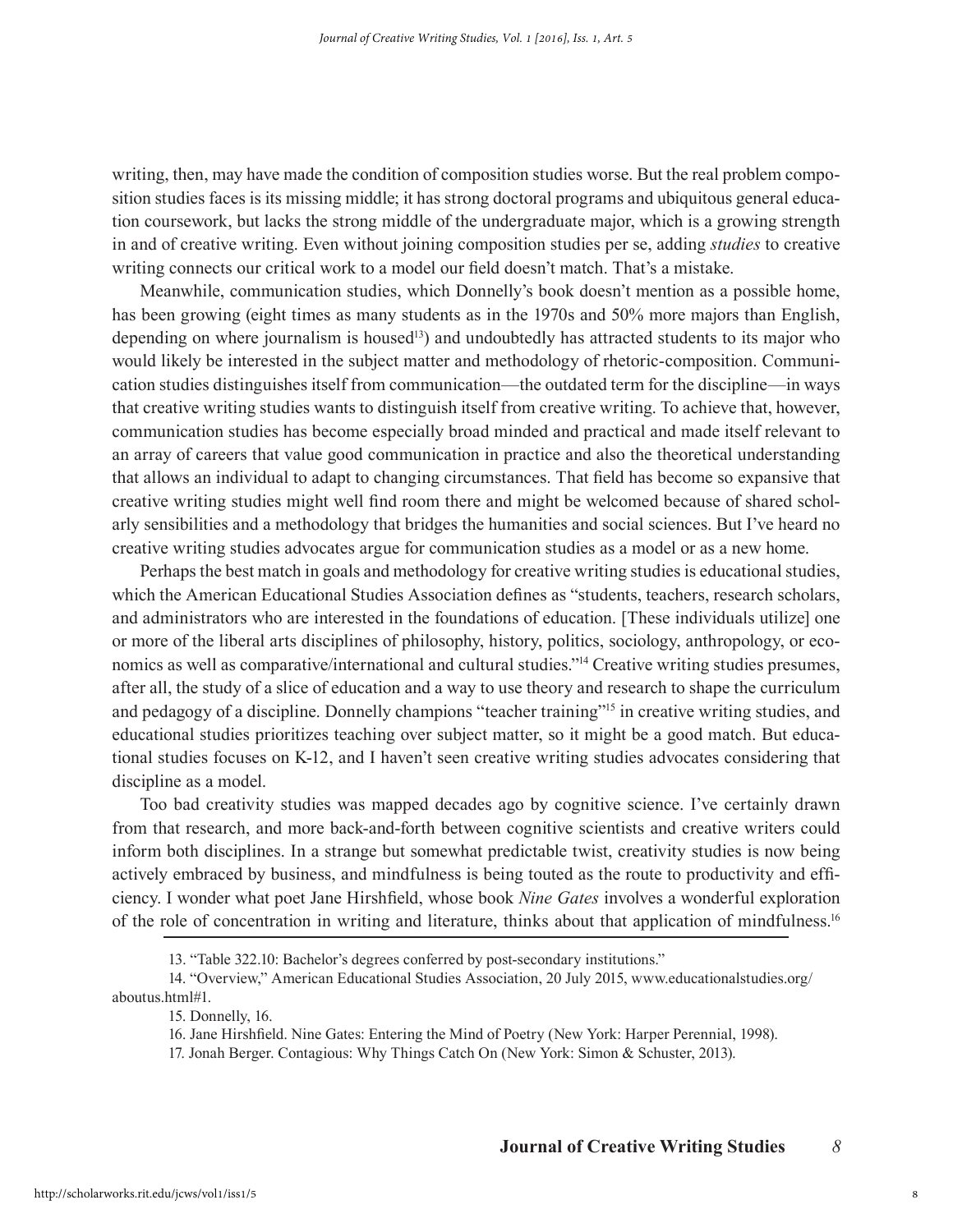Creativity studies is another successful model I don't see creative writing studies advocates considering much. Might creative writing studies someday reinvent itself as an applied field, with marketable books like Jonah Berger's *Contagious*, which applies creativity and cognitive science to marketing and branding?17 That's the sort of reshaping communication studies has done, too.

The figure below represents the often separate and self-contained realms of culture on the left and academia on the right. The separateness exists in all sorts of ways. It's also the reason that we have terms like *the ivory tower* and *town and gown*, why politicians are able to criticize the tenure system with such success, and even why scandals like the Sokol hoax in *Social Text* carried such cultural I-told-you-so weight in the mainstream. This perceived separateness leads to the popular perception that academic scholarship is unconcerned with practical matters and real life. The arrow between the two circles represents an exchange of ideas and influences. Some scientists, especially in the health sciences, now talk about translational science, a multidisciplinary approach that bridges theory and application. In that way, culture shapes the research questions for academia, and academia conducts research to address real-world problems like climate change. Science communication—sharing scientific knowledge with non-experts—is an increasing area of interest for many universities, science research teams, and federal grant recipients. Think Neil deGrasse Tyson, Janna Levin, Alan Alda, *Science Friday*. Because creative writing has not always been part and parcel with academia but is now integrated into academic institutions, structures, and processes, it has a responsibility to help bridge this gap between academia and culture as well. Academia should take advantage of this responsibility of our field, rather than push us to conform completely and stay within some inner sanctum or hamster wheel.

Creative writing, of course, is has always been translational; in fact, its role in the larger culture preceded its position in the academy by a long, long time. All disciplines create knowledge, which is a primary responsibility for the academy. Potential usefulness of that knowledge for society and culture beyond the ivory tower is part of the consideration and value in these fields. Translational work has influence beyond one's own immediate academic colleagues, as opposed to the relatively closed academic cycle of research and publication.



A new label—*creative writing studies—*seems unnecessary and possibly limiting. The label and all these structural options strike me as an attempt to pinpoint a location for what is happening. The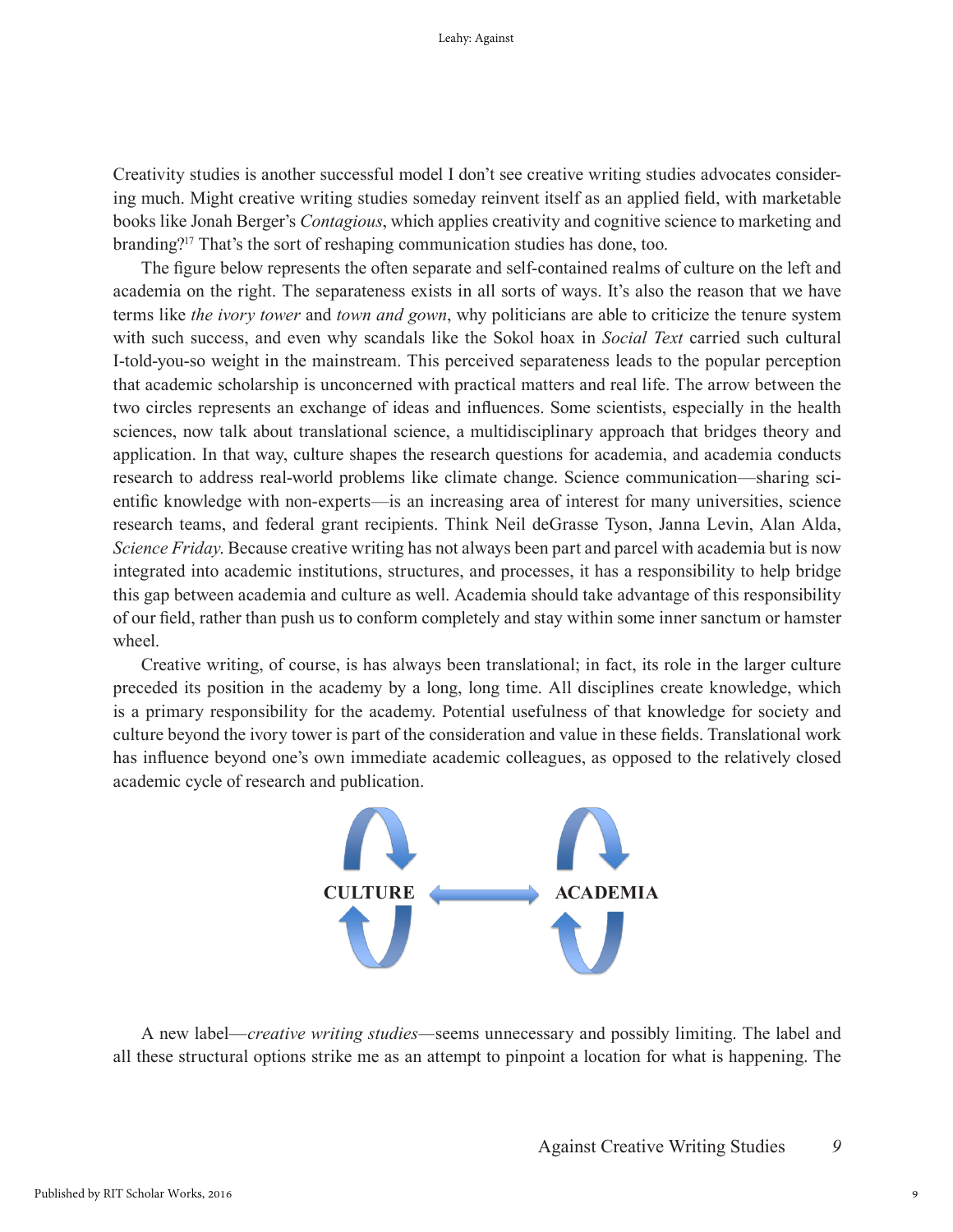Venn diagram early in this essay is one way to see the label as structurally limiting, confined to set overlaps between particular disciplines, the academic cycle is differently limiting, and the diagram just above here represents a way not to be trapped by academic structures. A representation of a hub-based network might be another way to define the situation. A map with pinpoints wherever each scholar resides might be as accurate as anything and recognize that we aren't all housed in the same neighborhood—or that we are almost all in the creative writing district or the composition studies zone. The danger is that these descriptive representations become prescriptive.

Instead, maybe we need something like that vision field test, in which a button is pushed each time a light appears: there, then there, then who knows where? Ultimately, we have the Heisenberg conundrum: *Ah, there it is, but I can't tell exactly how fast it's going or what direction. Ah, we're moving along at a good clip, and I can see where we might end up along the way, but I'm not sure exactly where we are.* That's ambitious, that's exciting, that's the way it really works in the world—or the way it can, if we let it, if we don't subscribe exclusively or officially to the traditional academic modes.

All these structural options for positioning creative writing studies in an academic home also miss the point of the "*good* of creative writing," which, according to Thom Vernon, is "an activity that links private imagination to the communities in which we live."18 And teaching becomes a further fostering of that good. I pursued creative writing as a writer first and then came to pedagogy and the profession as part of that pursuit, and I've found a complex, blended career immersed in that good. I've borrowed from composition studies, educational studies, and cognitive science to do my work, and I've remained a creative writer all the while. If one pursues creative writing primarily to foster teaching (instead of the way I pursue teaching to foster creative writing in myself and my students), why not choose another subject instead? Why *creative writing* studies instead of *pedagogy* studies?

This question also points back to the potential of true interdisciplinarity—disciplines coming together to explore teaching, creativity, genre, language, and so on. The term creative writing studies isn't ambitious enough, just as none of the other existing homes are quite right in describing or prescribing what we do as scholars in creative writing. Maybe the term could invent itself more ambitiously, but we aren't there yet. That depends on individuals thinking outside the boxes, cycles, and towers.

### **Creative Writing, Scholarship, and Usefulness**

"Studying creative writing allows students to become more astute thinkers, producers and consumers. As writers, we are constantly interrogating our thoughts and beliefs and those of our characters. We must become minor experts in quantum physics, neuroscience, credit-default swaps—you

<sup>18.</sup> Thom Vernon. "Selling It: Creative Writing and the Public Good," The Creativity Market: Creative Writing in the 21st Century (Bristol, UK: Multilingual Matters, 2012), 177.

<sup>19.</sup> Vernon, 186.

<sup>20.</sup> Vernon, 187.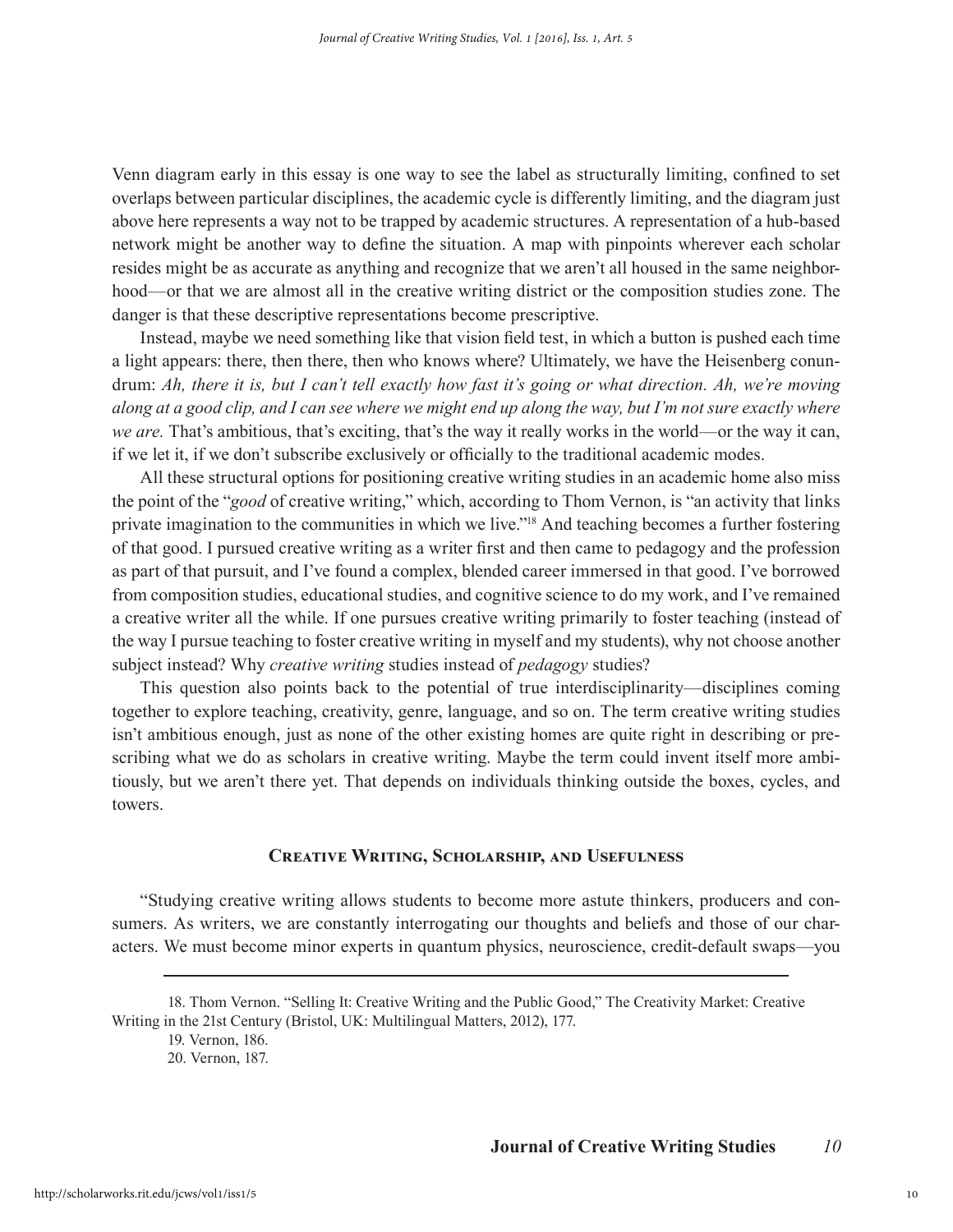name it,"19 Vernon writes. This interrogation includes our teaching; many creative writers approach teaching as a creative act and think astutely about our classrooms, whether or not they produce scholarship related to that pedagogical thinking. (To be sure, some faculty aren't thoughtful or hard-working, but that's true in any field.) Vernon goes on to say, "creative writing offers the means to contribute our suffering, loss and triumph to the public good."20 When creative writers teach well, we guide our students—as well as ourselves—to contribute to the public good and to live their lives with greater empathy and appreciation for what is most human. Creative writing is translational; I want it to contain multitudes and mean multitudes.

In the end, after trying this porridge and that, after testing out this bed and that, Goldilocks finds a spot to rest comfortably and falls asleep. But the three bears come home and notice something amiss. When Goldilocks wakes up to see that she's inadvertently found herself in the home of bears, she gets up and runs screaming into the forest. To my ears, *creative writing studies* sounds like Goldilocks's screams as she runs away. She doesn't recognize that bears who eat porridge, sleep in beds, and discuss this odd creature in their midst are very much like her. She runs away in fear from some very sophisticated bears who live in a pretty nice home that she had thought quite fit for a person like her. Creative writing studies is a leaving, and I don't want to say good-bye.

As much as we benefit from our position in the academy, creative writing as a discipline is valuable to the academy as well. We contribute distinct habits of mind and vibrant practice-based models for understanding language, texts, and humanity. Creative writing pedagogy challenges the traditional academic model; our presence in universities benefits others who might adapt the workshop method or the portfolio-driven course, and we've been sharing and rethinking within our discipline as well. In *Academic Instincts,* Marjorie Garber astutely points out, "The inevitable consequence of interdisciplinarity may not be the end of the scholarly world as we know it but the acknowledgment that our knowledge is always partial, rather than total."<sup>21</sup> Each discipline rubs up against the others; it's a give and take that allows the sum to become more than its parts. The academy is better for having creative writing in its midst. I'm better—as a writer, as a teacher, as a person—for being in the midst of creative writing.

The rise of arts-based research—research that employs tools that "adapt the tenets of the creative arts in order to address social research questions in holistic and engaged ways in which theory and practice are intertwined"<sup>222</sup>—is testament to how very different disciplines might borrow from each other and, in particular, how traditional academic fields might use the approaches of the arts. According to arts-based researcher Patricia Leavy, *usefulness* is the "most appropriate" standard by which to judge such work.<sup>23</sup> What a wonderful standard to which we all in the academy might hold ourselves.

While we do make adjustments to fulfill obligations to our institutions and the academy and while we might adapt approaches from other disciplines, we shouldn't merely conform—that cheats everyone.

<sup>21.</sup> Garber, Marjorie. Patronizing the Arts (Princeton, NJ: Princeton UP, 2008), 79-80.

<sup>22.</sup> Patricia Leavy. Method Meets Art: Arts-Based Research Practice (New York: The Guilford P, 2015), 4.

<sup>23.</sup> Leavy, 273.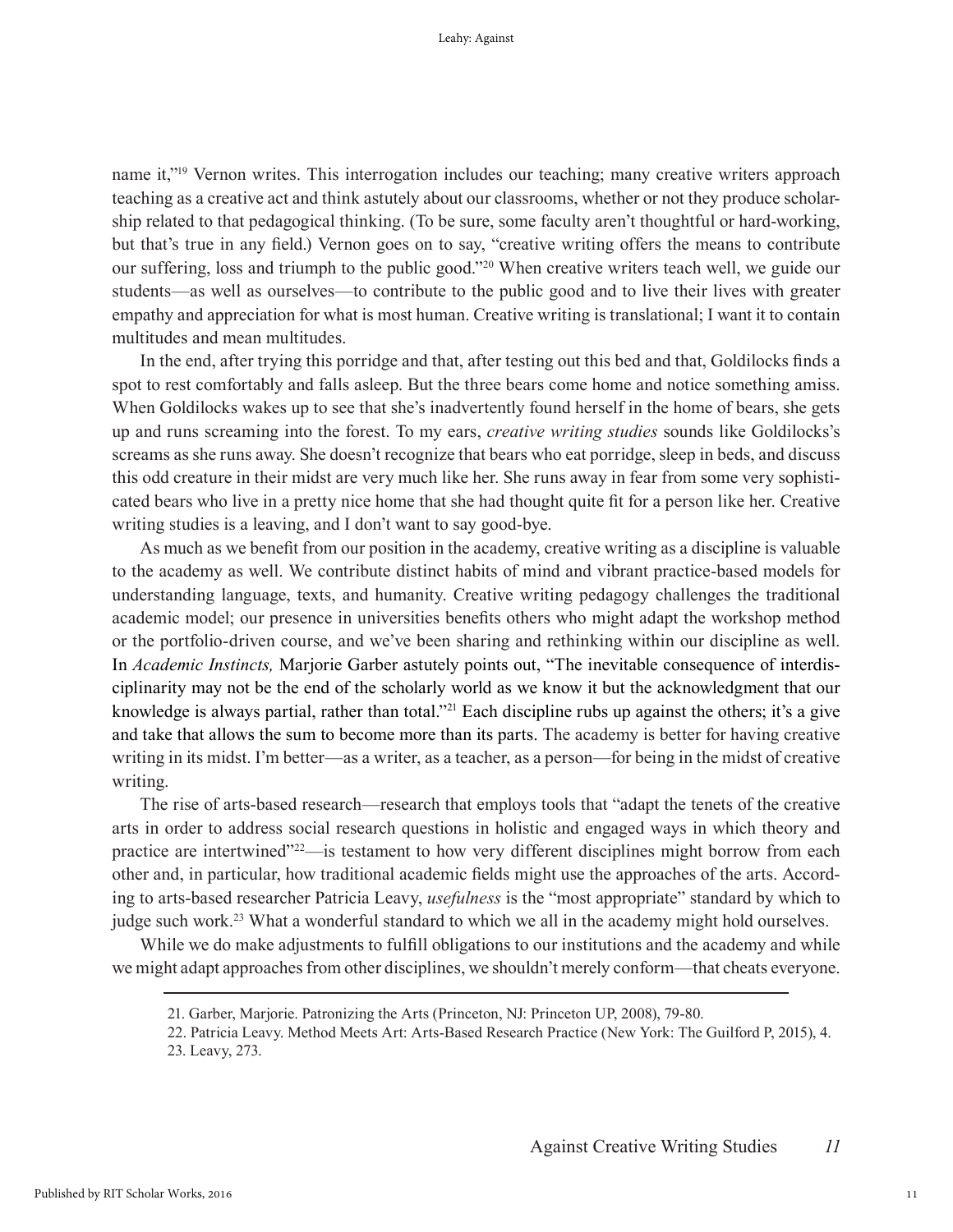To separate our teaching of creative writing from our practice of creative writing or from our study of craft—to separate the critical from the creative or to privilege the critical in a creative field—as the term *creative writing studies* suggests, dismantles the current interplay that encourages us to explore our lived lives as writers and teachers and make useful meaning from that exploration.

#### **Conclusion**

This past summer, when I was at a conference for directors of undergraduate research programs, I happened upon an amazing book in the university's art museum gift shop. Meant for children, *Ish24* is a story about creativity, representation, and practice so fundamentally profound that it belongs as a reference in this scholarly work about creative writing. Indeed, serendipity—making useful meaning out of happenstance—has guided my exploration of pedagogy and the profession all along.

In *Ish,* Ramon, the main character, thoroughly enjoys drawing: "Anytime. Anything. Anywhere." He's enthusiastic about what he does. The imaginative process enthralls Ramon, which is what I want to cultivate in my students as they draft and revise poems. Then, in a moment that smacks of the bad workshop, his brother makes a remark that leads Ramon to crumple up his drawings. Jordan Rosenfeld, in her book about persistence, distinguishes criticism like the brother's, which she defines as "personal opinion that has little or nothing to do with you," from critique, which she defines as "a well-reasoned, astute approach designed to help you improve your work."25 Ramon's sister, Marisol, however, adores Ramon's drawings, un-crumples them, and hangs them on her wall. When Ramon discovers what his sister has done, he wonders why she saved his failures. After all, she can't even tell that one is supposed to be a vase and another, a tree. Ah, she says, the vase drawing looks *vase-ish* and the tree drawing, *tree-ish.* Ramon realizes that art—and the practice in which he'd initially immersed himself—lies not in conformity or perfection, not in the label for the represented object, but in its *ish-ness.*

In my creative and critical work, as in this children's story, sitting just right in the eyes of the critics or fitting just right into the academy has never been my highest goal. We tend to latch onto questions that point us to conformity and hold us back. These questions tend to be ones we've heard before and been told are important but that are questions from those who aren't actually doing what we do; these questions, like criticism instead of critique, have little to do with us. In our field of creative writing, the most long-standing and beside-the-point of these questions is, *Can creative writing be taught?* Good responses have emerged to that question, and we've had several important discussions about it over the last fifty years, but I'm not sure why we kept asking it for as long as we did. The answer has always been *yes.* Likewise, some ask about our scholarship, *Is it scholarly enough? Does it count? Do we belong?* These questions produce reasonable answers. We may have some very good discussions as a result, though the answers have always been *yes*. Focusing on these questions position us not so much to each other but to those in whose midst we write and teach—as people-pleasers not as

<sup>24.</sup> Peter Reynolds. Ish (Somerville, MA: Candlewick, 2004).

<sup>25.</sup> Jordan Rosenfeld. A Writer's Guide to Persistence (Blue Ash, OH: F+W Media, 2015), 138.